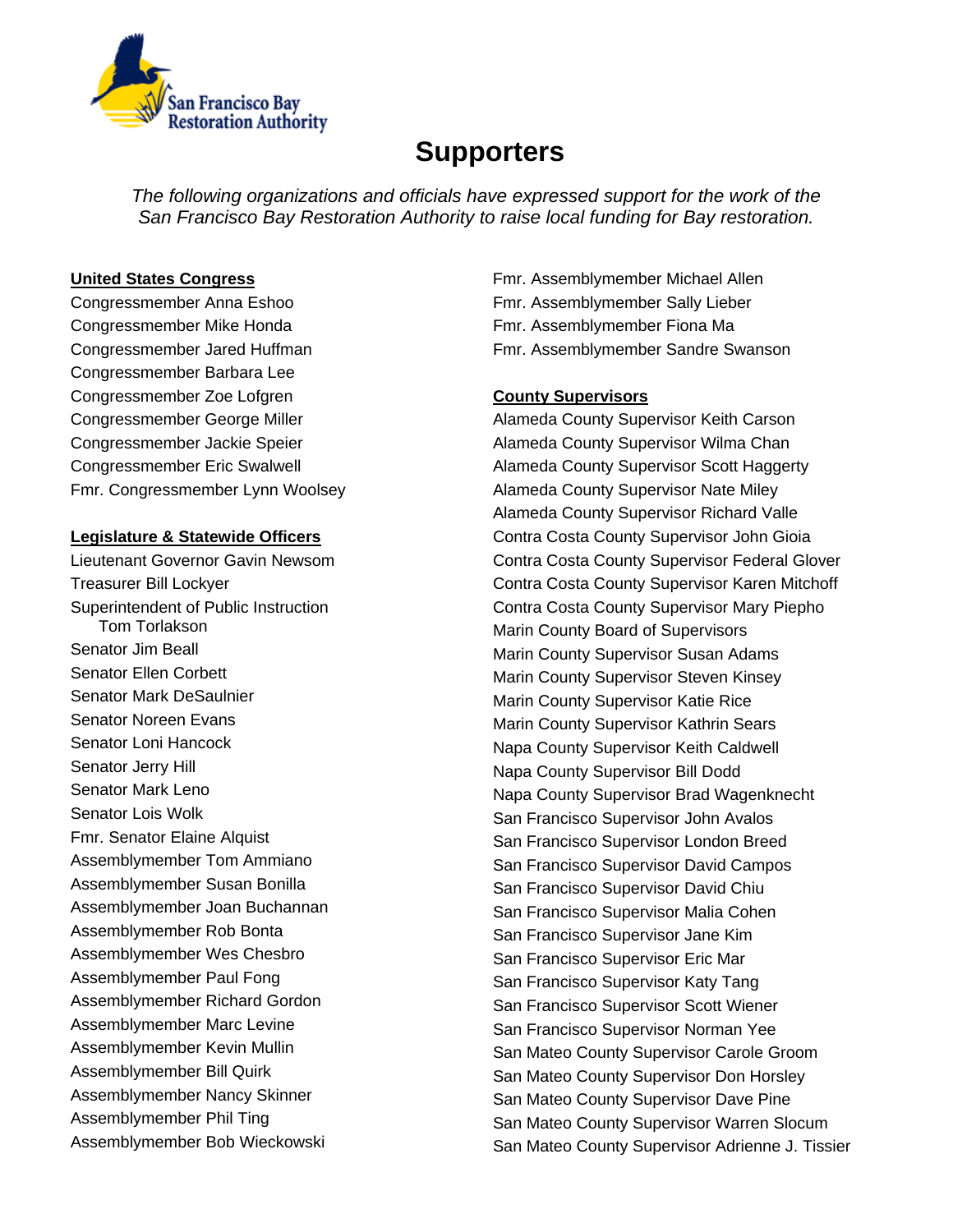*San Francisco Bay Restoration Authority Supporters* 

#### **County Supervisors** (cont.)

Santa Clara County Supervisor Cindy Chavez Santa Clara County Supervisor S. Joseph Simitian Santa Clara County Supervisor Ken Yeager Solano County Supervisor Erin Hannigan Solano County Supervisor Linda Seifert Sonoma County Supervisor Susan Gorin Sonoma County Supervisor Mike McGuire Sonoma County Supervisor Shirlee Zane

## **Business Groups**

Bay Area Council San Mateo County Economic Development Association Silicon Valley Leadership Group Redwood City-San Mateo County Chamber of **Commerce** 

## **Public Agencies**

Association of Bay Area Governments (ABAG) East Bay Regional Park District Hayward Area Recreation and Park District San Francisco Estuary Partnership Santa Clara Valley Water District

## **Environmental Organizations**

Audubon California Bay Area Open Space Council The Bay Institute California League of Conservation Voters California Sportfishing Protection Alliance California State Parks Foundation Citizens Committee to Complete the Refuge Clean Water Action Coastwalk California Committee for Green Foothills Defenders of Wildlife Ducks Unlimited Environment California Environmental Action Committee of West Marin Environmental Defense Fund Friends of Adobe Creek Friends of Bedwell Bayfront Park Friends of Cordilleras Creek Friends of Corte Madera Creek Watershed

Friends of Coyote Creek Watershed Friends of Five Creeks Friends of Gallinas Creek Friends of Los Gatos Creek Friends of the Napa River Friends of the San Leandro Creek Friends of Sausal Creek Gallinas Watershed Council Greenaction for Health and Environmental Justice Greenbelt Alliance Golden Gate Audubon Society Lake Merritt Institute League of Conservation Voters of the East Bay Literacy for Environmental Justice Madrone Audubon Society Marin Audubon Society Marin Baylands Advocates Marin Conservation League Marin Open Space Trust Marine Science Institute Mission Creek Conservancy Mount Diablo Audubon Society Napa Solano Audubon Society The Nature Conservancy Peninsula Open Space Trust The Regional Parks Association San Francisco Bay Joint Venture San Francisco Baykeeper San Francisco League of Conservation Voters San Pablo Creek Watershed Neighbors Education and Restoration Society (SPAWNERS) Santa Clara County Creeks Coalition Santa Clara League of Conservation Voters Santa Clara Valley Audubon Society Save The Bay Sonoma County Conservation Action Sonoma Land Trust The Trust for Public Land Urban Creeks Council Volunteers for Outdoor California Walnut Creek Open Space Foundation West County Toxics Coalition **WildCare** 

*\* Titles are for identification purposes only.* Page 2 - Rev 6/9/14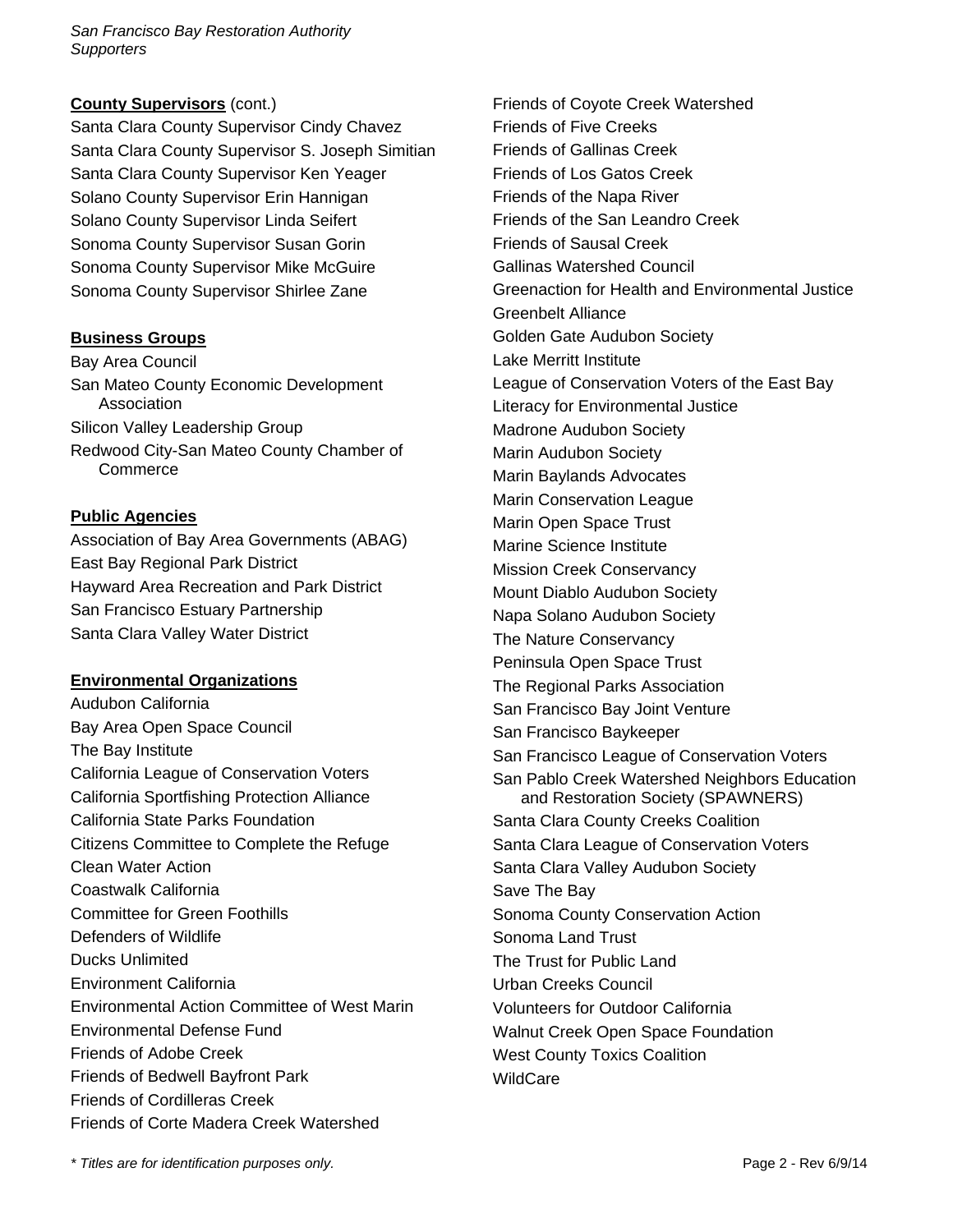*San Francisco Bay Restoration Authority Supporters* 

#### **Community Organizations**

East Bay Bicycle Coalition Marin County Bicycle Coalition Napa County Bicycle Coalition Piedmont Garden Club San Francisco Bicycle Coalition Sonoma County Bicycle Coalition San Francisco Bay Trail Project Silicon Valley Bicycle Coalition SPUR Trails for Richmond Action Committee **Transform** Woodside-Atherton Garden Club

#### **Democratic Organizations**

Alameda County Democratic Party Democratic Party of Contra Costa County Marin County Democratic Party Napa County Democratic Party San Mateo County Democratic Party Sonoma County Democratic Party Sonoma County Young Democrats

## **Local Electeds & Community Leaders**

Margaret Abe-Koga, Mountain View Councilmember Lionel Allan, Monte Sereno Councilmember Jesse Arreguín, Berkeley Councilmember Denise Athas, Novato Councilmember Ruth Atkin, Emeryville Councilmember Mitch Avalon, Contra Costa County Public Works **Department** Anamarie Avila Farias, Martinez Councilmember Vinnie Bacon, Fremont Councilmember Ian Bain, Redwood City Councilmember Tom Bates, Berkeley Mayor Jovanka Beckles, Richmond Vice Mayor Marc Berman, Palo Alto Councilmember Desley Brooks, Oakland Councilmember Michael Brownrigg, Burlingame Mayor Ronit Bryant, Mountain View Councilmember Tom Butt, Richmond Councilmember Genoveva Garcia Calloway, San Pablo Councilmember Tom Campbell, Benicia Vice Mayor David Canepa, Daly City Mayor

Erin Carlstrom, Santa Rosa Councilmember Suzanne Chan, Fremont Councilmember Stewart Chen, Alameda Councilmember Kansen Chu, San Jose Councilmember Chris Clark, Mountain View Mayor Kate Colin, San Rafael Councilmember Julie Combs, Santa Rosa Councilmember W. Clarke Conway, Brisbane Mayor Thomas Cromwell, Belvedere Mayor Pauline Cutter, San Leandro Councilmember Lara DeLaney, Martinez Vice Mayor Myrna deVera, Hercules Mayor John Dell'Osso, Cotati Mayor Pippin Dew-Costa, Vallejo City Councilmember Whitney Dotson, Vice President, East Bay Regional Park District Board Peter Drekmeier, Fmr. Palo Alto Mayor Ted Driscoll, Fmr. Portola Valley Councilmember Emily Duncan, Union City Vice Mayor Carol Dutra-Vernaci, Union City Mayor Jose Esteves, Milpitas Mayor Thomas Ferrito, Fmr. Los Gatos Mayor Tim Flaherty, Pleasant Hill Mayor Rosanne Foust, Redwood City Councilmember Maureen Freshchet, San Mateo Councilmember Rich Garberino, South San Francisco Vice Mayor Leon Garcia, American Canyon Mayor Pat Gascoscos, Union City Councilmember David Glass, Petaluma Mayor Renee Goddard, Fairfax Town Councilmember Michael Gregory, San Leandro Councilmember Pradeep Gupta, South San Francisco Councilmember Anne Halstead, SPUR Chair David Hampton, Rio Vista Councilmember Kevin Haroff, Larkspur Councilmember William J. Harrison, Fremont Mayor David Haubert, Dublin Councilmember Mike Healy, Petaluma Councilmember Rose Herrera, San Jose Councilmember Kathleen Hoertkorn, Ross Town Councilmember Reuben Holober, Millbrae Councilmember Minane Jameson, Board Director, Hayward Area Recreation and Park District Cameron Johnson, San Carlos Councilmember Mark Joseph, American Canyon Councilmember